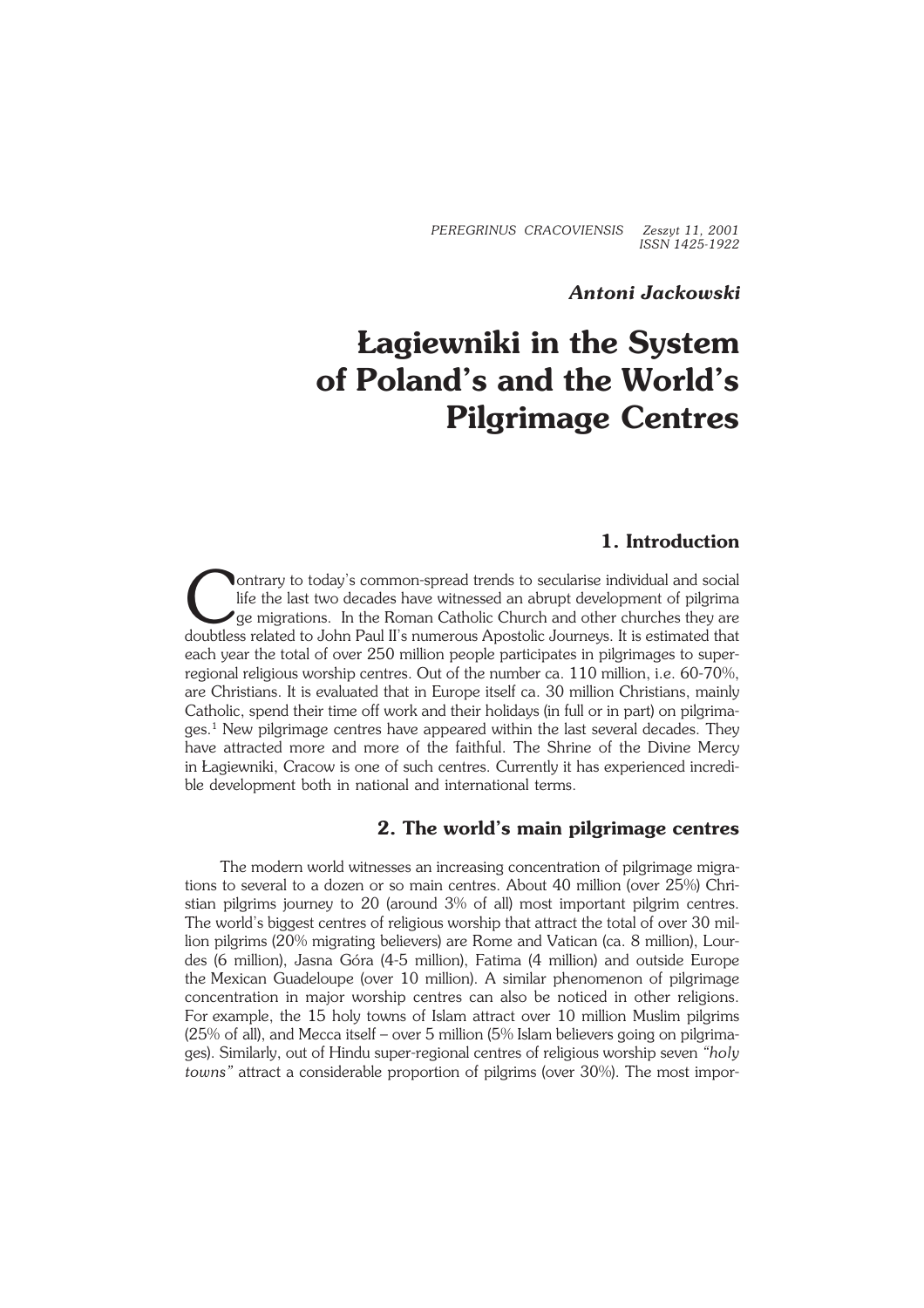tant ones are Varanasi (the former Benares, ancient Kaši = "the town of light"), Hardvar and Kanchipuram, and additionally Allahabad located at the junction of three "holy rivers": Ganges, Jamuna and the invisible, mythical river of Sarasvati (apart from millions of pilgrims coming here annually, ca. 10 million pilgrims come here every 12 years to take part in the Kumbh Mela ceremony). Moreover, there are some other centres related to other religions and denominations that attract mil− lions of pilgrims.<sup>2</sup>

A digression should be made here which is important for further considera− tions: In relation to an issue as vulnerable as religion it is difficult to judge the range of individual centres based only on the numbers of the faithful that visit them. The turnout of the pilgrims is the function of a number of factors. On the one hand, it can depend on the number of the faithful of individual religions (on the global, national or regional scale), the centre's geographical location or the degree of the cen− tre's availability to individual groups of believers (e.g. to women or members of certain social groups). On the other hand, on the degree of the communication infra− structure development, the wealth of the population, the level of religious aware− ness or the pilgrimage tradition. Sometimes the number of pilgrims may be affected by political conditions. Strict monastic provisions explain why the main spiritual centre of the Orthodox Church, i.e. the Holy Mount of Athos is annually visited by less than 50 thousand believers. The distance of Bodh Gaya (India), the most im− portant Buddhist centre, from many regions inhabited by Buddhists and the pover− ty of the majority of them result in the fact that the number of pilgrims does not exceed 500 thousand a year. The unstable political situation in the Middle East for many years has not been conductive to pilgrims' coming to Jerusalem and other holy places of the region. Finally, the example of the Orthodox centres of religious worship in Russia and Ukraine illustrates best the influence of the political situation over the vanishing of religious practices including pilgrimages. It is only recently that we have witnessed the rebirth of the religious life in the area.

While considering the subject in more detail we will focus on Christian sanctu− aries. The majority of Christian, and especially western, pilgrimage places relate to the cult of The Virgin Mary (ca. 80%). The Virgin Mary sanctuaries belong – in the Ho− ly Father's opinion – to "*the spiritual and cultural heritage of a given people* and have great attracting and radiating power." As early as in the Middle Ages there were great super−regional pilgrimage centres related to the cult of The Virgin Mary, for example: Walshingham in England (often called the Nazareth of the North), Le−Puy−en−Velay and Rocamadour in France, Montserrat and Saragossa in Spain, Altötting in Germany, Mariazell in Austria, Einsiedeln in Switzerland, Přibram in the Czech Republic and Levoča in Slovakia. Since the end of the  $14<sup>th</sup>$  century Jasna Góra has gained more and more important role among the Polish sanctu− aries. It became an international centre as early as in the  $15<sup>th</sup>$  century.

Out of many The Virgin Mary centres the most important ones today are: Lourdes, Jasna Góra (Częstochowa), Fatima, and outside Europe − Guadeloupe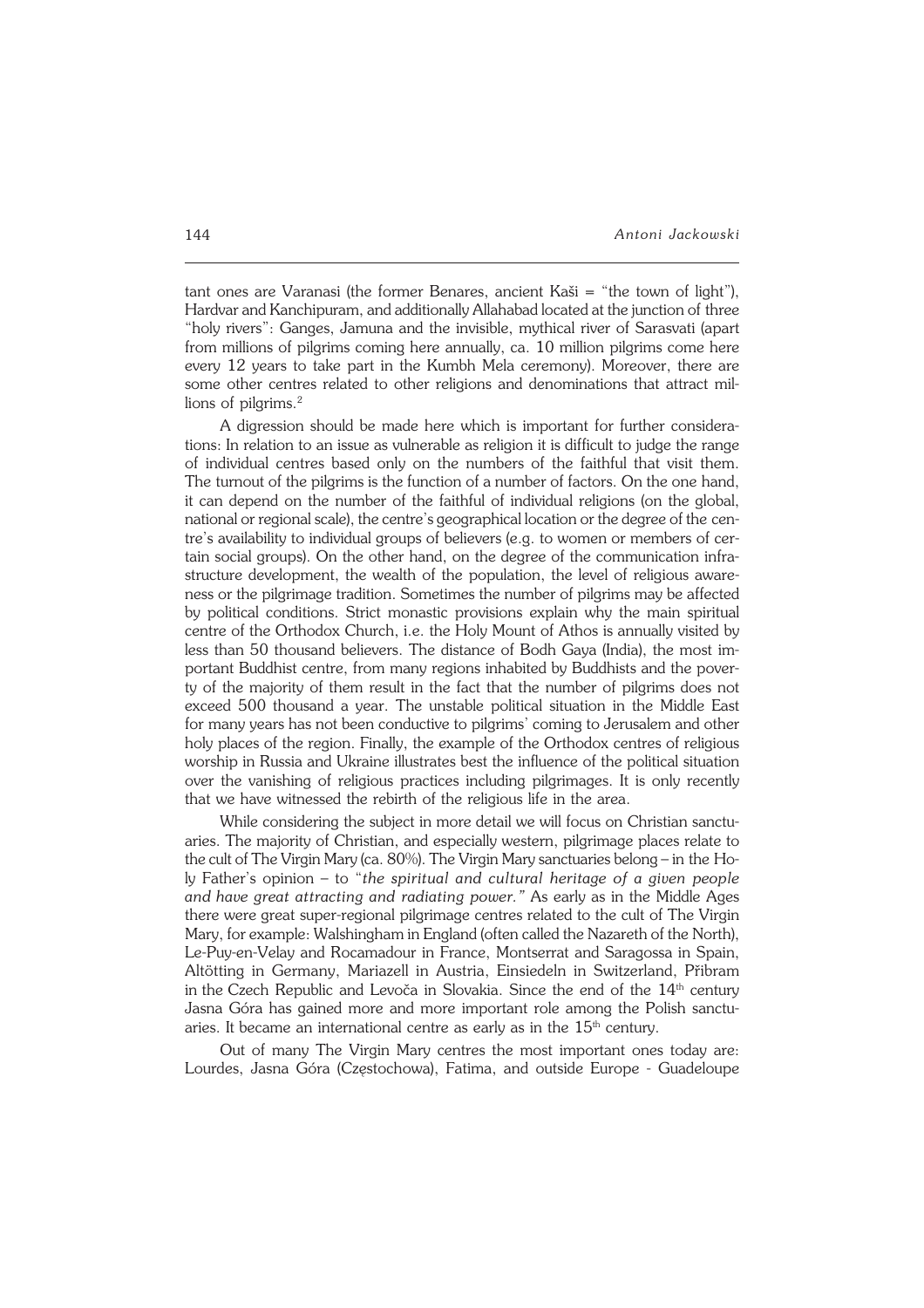(Mexico). They have a worldwide range and at the same time they are major – next to Rome – pilgrimage centres for the Roman Catholic Church. One should realise that Jasna Góra is the biggest The Virgin Mary centre in the world whose founda− tion and development were not related to The Virgin Mary revelations.

The nature of other major The Virgin Mary centres in Europe is not so clearly international or especially global. Such centres as Montserrat, Mariazell, Altötting, Kalwaria Zebrzydowska, Einsiedeln are in fact visited almost exclusively by fore− igners from European countries. One of the newest centres is Medjugorje with the dynamically growing number of pilgrimages. Currently The Virgin Mary pilgrimage centres have appeared in non−European countries. Some of them were founded due to the translocation of The Virgin Mary of Częstochowa (among others the USA, Australia, Africa).

Extensive cult of The Virgin Mary can also be noted in the Orthodox Church, especially in Rus. The icon of The Virgin Mary of Vladimir was the most important one in The Virgin Mary iconostas. It is famous for many graces and miracles. The image of The Virgin Mary in St. Sofia Cathedral in Kiev or the icon of The Virgin Mary's Falling Asleep in Pechersk Lavra in Kiev also enjoyed particular wor− ship. In the past Poczajów (today's Ukraine) used to play an important role in deve− loping The Virgin Mary cult in the eastern Poland. A Virgin Mary icon kept at the Gre− ek island of Tinos called the "Lourdes of the East" enjoys particular worship out of the areas of the former Rus.

Places connected with the revelations of The Virgin Mary have played an essential role in the development of the cult of The Virgin Mary and related pilgrimage centres. Out of numerous places where such revelations occurred the following places in Europe are the major ones for the contemporary Catholicism: La Salette (1846), Lourdes (1858) and Fatima (1917). Medjugorje (1981) is also important, though officially the revelations in this town have not been accepted by the church authorities yet. The biggest centre outside Europe is Guadeloupe, Mexico (The Vir− gin Mary's revelation in 1531). The Orthodox Church too has many places where The Virgin Mary herself of her miraculous icon is said to have appeared. Consider for instance Mary's appearing in Poczajów that is said to have happened in 1198 and 1260 or the appearing of the miraculous icon of The Virgin Mary in the village of Kolomienskoje (today a district in Moscow) in 1917.

The eastern monasticism is related to the most worshipped place of the Or− thodox Church – the Holy Mount of Athos (Greece). Other important places are Sergijev around Moscow and one of the Solovetskiye Islands on White Sea. The Polish Grabarka is gaining more and more importance as a European pilgrimage centre for the Orthodox Church believers.

Major centres related to the cult of the Lord's Passion or to the cult of saints are basically visited by pilgrims from the continent concerned. The exceptions are: the Holy Land with Jerusalem attracting the faithful from the whole world – both Christians and Jews, as well as Muslims, and Rome with Vatican (St. Peter's and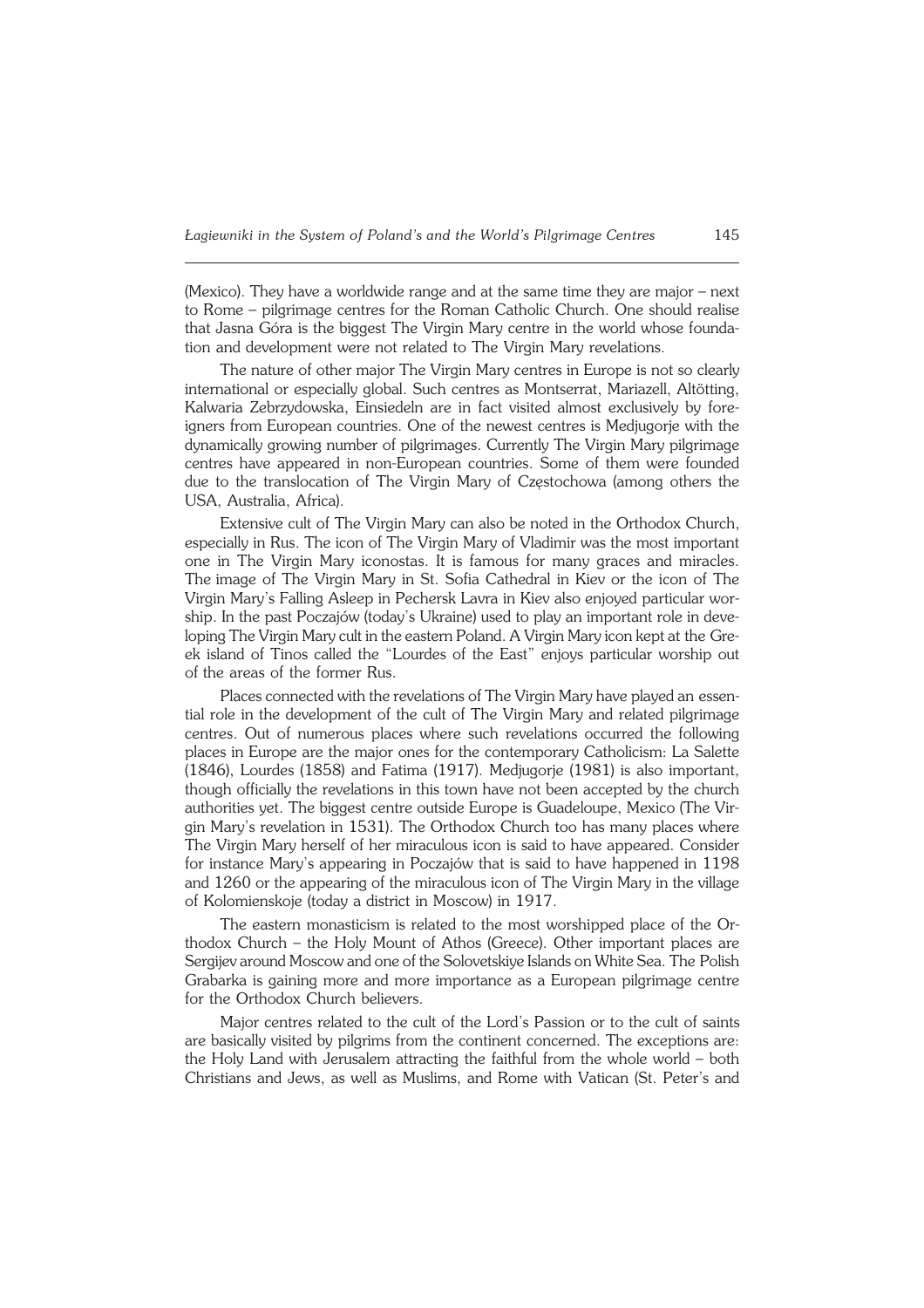St. Paul's tombs, the pope's site). Pilgrimages to the grave of St. Jacob the Greater in Santiago de Compostela have become more numerous recently. Attempts are being made to reactivate the medieval "St. Jacob's trails."

Recently there has been a growing interest of the faithful in journeys to centres related to the cult of the Lord's Passion. The main centre of such cult is Jeru− salem with Calvary, Christ's Tomb and other places connected with His life and mar− tyrly death. At the beginning of the  $15<sup>th</sup>$  century Calvaries appeared in Europe. They were miniatures of Jerusalem. Passion Mysteries are still held during the Holy Week in some towns having Calvaries. Often they date back to late Middle Ages. The ceremonies attract tens of thousands of people from all around Europe (and in the case of e.g. Philippines from the Asian continent) who come because of religio− us or simply touristic reasons. A Polish example is Kalwaria Zebrzydowska. To support the pilgrimage movement in Calvary centres the cult of the Lord's Passion was often joined with the cult of The Virgin Mary (in Poland e.g. Kalwaria Zebrzydowska or Kalwaria Pacławska). The biggest number of Calvaries can be found in Austria (164), Hungary (111), Germany (62), and Poland (52). It is estimated that today there are over 600 Calvaries in Europe and several in Latin America. Despite such a great number only some Calvaries are called sanctuaries of the Lord's Pas− sion (in particular the ones founded between the  $15<sup>th</sup>$  and mid- $18<sup>th</sup>$  centuries). The best known and still functioning ones are: Kalwaria Zebrzydowska, Varallo Sesia, St.Ra− degund, Domodossola, Wambierzyce, Góra Świętej Anny, Wejherowo, Eisenstadt, Bańska Szczawnica.

Sanctuaries devoted to Jesus Christ constitute nearly 8% of all centres of reli− gious worship in Western European countries. It is estimated that their proportion in the world does not exceed 10% of all centres of religious worship. Most sanctu− aries can be found in Germany (ca. 120), Spain and Austria (over 100), Italy (aro− und 40), Switzerland, Portugal and France. Researchers into Christ's worship stress that sanctuaries devoted to Him are a phenomenon of the Iberian−German religio− usness. Most worship centres were founded during Counter Reformation. Contrary to the medieval times when the aim of a pilgrimage was to worship the Holy Cross relics or the instruments of the Lord's Passion, during the Reformation it was mira− culous images of Christ that were objects of worship. The Lord's sanctuaries esta− blished during that period on the European continent inspired the translocation of the worship to North and South America. Baroque saw the development of the Infant Jesus worship. Infant Jesus sanctuaries were founded as pilgrimage centres as late as in the  $17<sup>th</sup>$  and  $18<sup>th</sup>$  centuries in Germany, Spain, France, Italy, Austria, the Czech Republic, Mexico or Philippines. The best known is the Infant of Prague. The Prague figurine of Infant Jesus was officially recognised by the Church in 1655. All copies denote the sovereign status of the Infant. Today there are ca. 40 sanctu− aries devoted to Infant Jesus in the world.

Among the world's major pilgrimage centres there are at least three groups that can be described as "large," "big" and "medium." The first and most important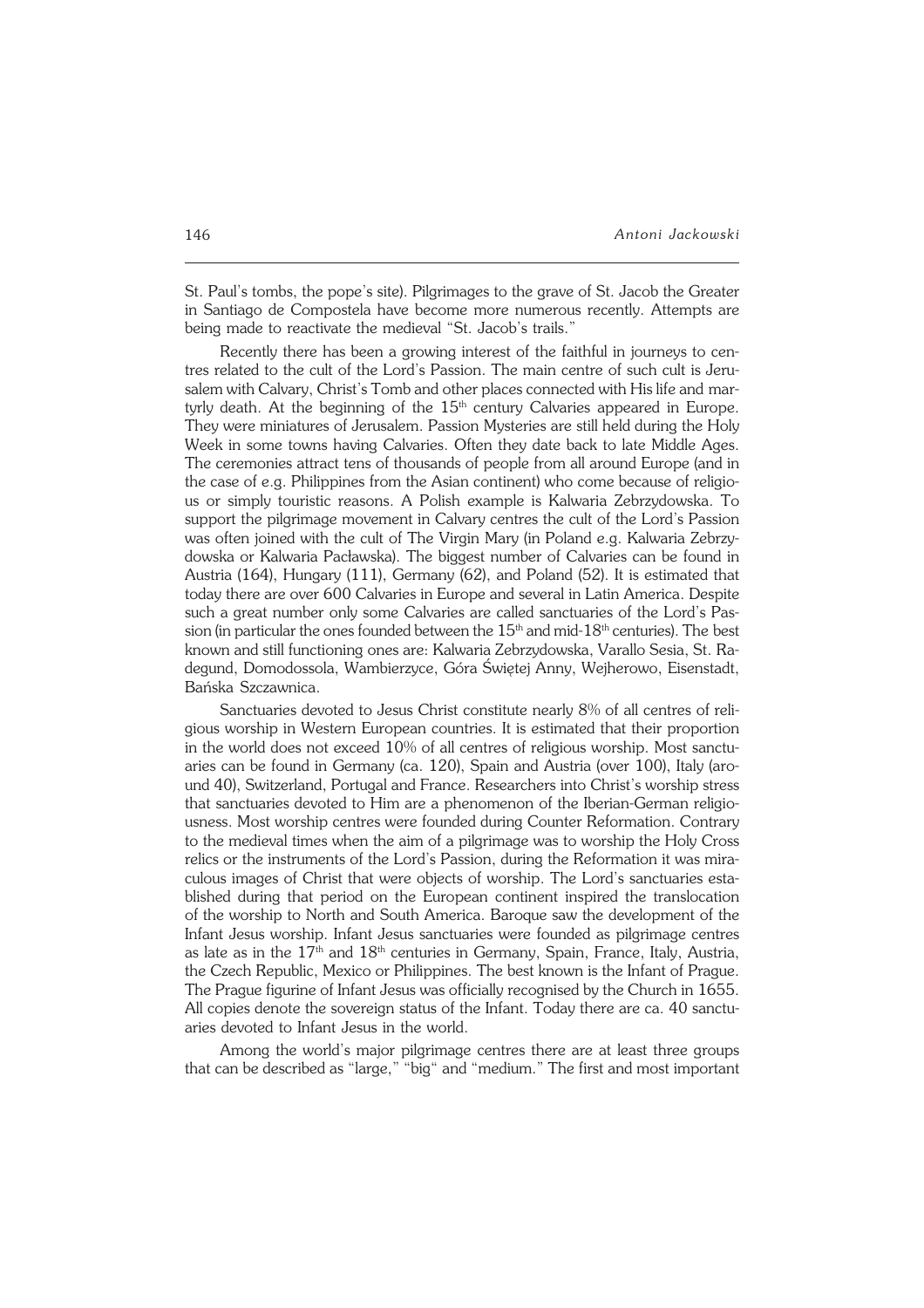group is that of Rome−Vatican, Lourdes, Jasna Góra, Fatima and Guadeloupe, which host at least 4 million pilgrims per annum. For several decades now the cen− tres have played the leading role among pilgrimage centres of not only Christian world. In the case of Lourdes and Fatima it is reflected by an elaborate religious function that manifests itself a/o in the specific town infrastructure. Jasna Góra has functioned in different political conditions. The communist system made all efforts to separate the town of Częstochowa from the Sanctuary of Jasna Góra. It was reflected among other things in a kind of political "embargo" on state investment that would serve the pilgrims. The other group (the "big" centres) is made up of centres that host 1.5 to 4 million pilgrims per annum. It includes for instance both American (Luján in Argentina or Sainte−Anne−de−Beaupré in Canada) and Europe− an centres (e.g. Santiago de Compostela and Montserrat in Spain or the French sanctuary at Rue du Bac in Paris).

Finally the third group (the "medium" centres) includes centres that host ca. 1million pilgrims a year. The dominant part of this group includes the centres located in Latin and North American countries. European centres that belong to the group include among others: Altötting, Kalwaria Zebrzydowska, Licheń, Knock, Mariazell, Medjugorje, Syracuse, Cracow−Łagiewniki.

#### **3. Poland's major pilgrimage centres**

Pilgrimages in Poland have a long−established tradition that we may not al− ways be aware of. The development of pilgrimage migrations has been affected – apart from religious factors – by a series of political and socio−economic conditions in individual periods of the Polish history. The pilgrimage tradition dates back to pagan times. It is regarded that the first Christian pilgrimage here was the coming in the year 1000 of a German emperor Otto III to Gniezno, to St. Adalbert's grave. Since the  $14<sup>th</sup>$  century the cult of The Virgin Mary had played more and more important role. It was finally established in the  $15<sup>th</sup>$  century. The monastery on Jasna Góra played an important role in this process (1382). The sanctuary of Jasna Góra was particularly significant at certain stages of the Polish history: during the nation's captivity (the three country's partitions) and the communist regime. At such times Jasna Góra became for the Polish a symbol of national identity and unity.

Today there are 500 pilgrimage sanctuaries in Poland. Nearly 98% of them are connected with the Roman Catholic Church. The Virgin Mary sanctuaries are definitely dominant – there are ca. 430 (over 85%) of them, out of which 200 have crowned images of The Virgin Mary.

Nearly all existing sanctuaries hosted pilgrims in the 19<sup>th</sup> century, and some of them even earlier. The newest centres include Niepokalanów referring to the cult of St. Maksymilian Kolbe; Warsaw (graves of priest Jerzy Popiełuszko murdered in1984 by secret police and of the Cardinal Stefan Wyszyński the Millenium Prima−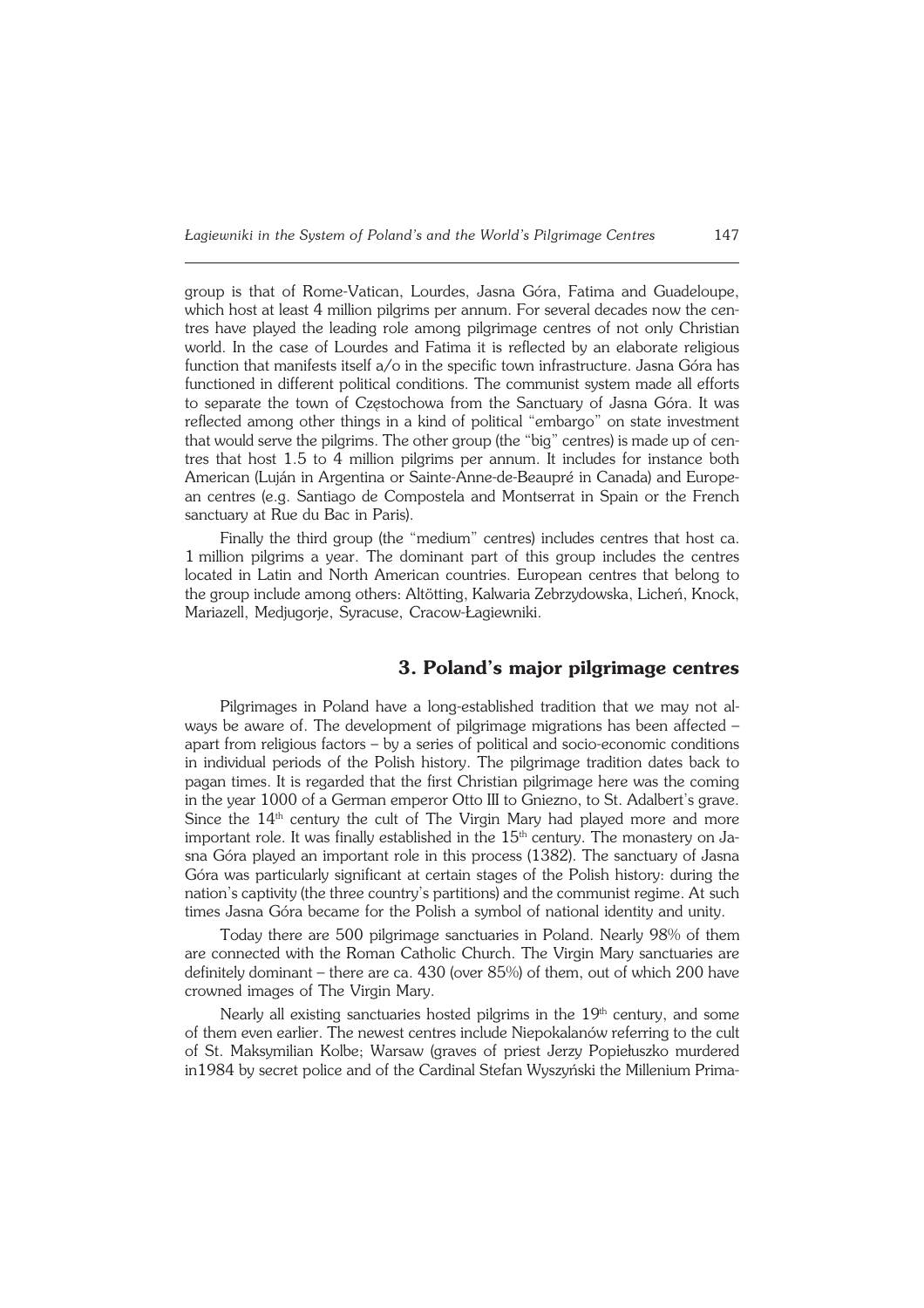te, who died in 1981) and the Sanctuary in Cracow−Łagiewniki related to the cult ofGod's Mercy and to St. Faustyna Kowalska; the sanctuary of The Virgin Mary of Fatima in Zakopane-Krzeptówki and of The Virgin Mary the Sorrowful the Queen of Poland in Kałków - Godów. It should be pointed out that new centres of varied spatial range were created after the second World War whose creation was related to miraculous images of The Virgin Mary brought from the eastern part of the Second Republic of Poland taken over by the former Soviet Union.

The spatial range of the centres of religious worship is varied. A simplified typology might include sanctuaries whose range is 1) international, 2) national, 3)super−regional, 4) regional, 5) local.

The most important are the international centres. They include: Częstochowa (Jasna Góra), Niepokalanów, Warsaw, Kalwaria Zebrzydowska, Cracow, Góra Świętej Anny and Auschwitz (attracting Christians and Jews), and Grabarka for the Ortho− dox Church.

Four Catholic and one Orthodox centre of varied pilgrimage traditions consti− tute a group of towns whose range is national. They include Piekary Śląskie, Li− cheń, Gniezno, Zakopane and the Orthodox Jabłeczna.

The group of super−regional centres (i.e. encompassing several dioceses) inc− ludes 25 sanctuaries. The best known ones are: Bardo Śląskie, Wambierzyce, Trzeb− nica, Ludźmierz, Tuchów, Kalwaria Pacławska, Kodeń, Leśna Podlaska, Gidle, Gietrzwałd, Święta Lipka, Wejherowo, Borek Wielkopolski, Święty Krzyż, Kałków − Godów, and the Orthodox centre of Supraśl.

There are 134 regional centres. They are usually confined to a diocese. 330 sanctuaries can be regarded local. They would generally be confined to a parish or an aggregation of parishes.

There are clearly some areas of particularly dense network of pilgrimage cen− tres in Poland. This is true especially of the Carpathians with the 130 centres ofreligious worship concentrated in the area (nearly 15% of such towns in Poland). Their exceptional significance is manifest in the fact that there are over 30 crowned images of The Virgin Mary (over 20% of such images all over the country) in theCar− pathian sanctuaries. Vast majority of centres (over 80%) is of local range. The major centres include Kalwaria Zebrzydowska (international range), Zakopane (national range) and Ludźmierz, Tuchów and Kalwaria Pacławska (super−regional range). Such density of religious worship centres distinguishes the Carpathians from among other mountain areas both in Poland and in the Christian world.

Considerable accumulation of religious worship centres can also be found in the uplands called Wyżyna Krakowsko-Częstochowska. Over 40 such centres are located here (8% of all in Poland), out of which almost 15 have crowned images of The Virgin Mary (9% of all). Like in the Carpathians or other regions the majority, i.e. 80% of the centres are local ones. However, at the same time the region includes Częstochowa with Jasna Góra, which is one of the (Christian) world's four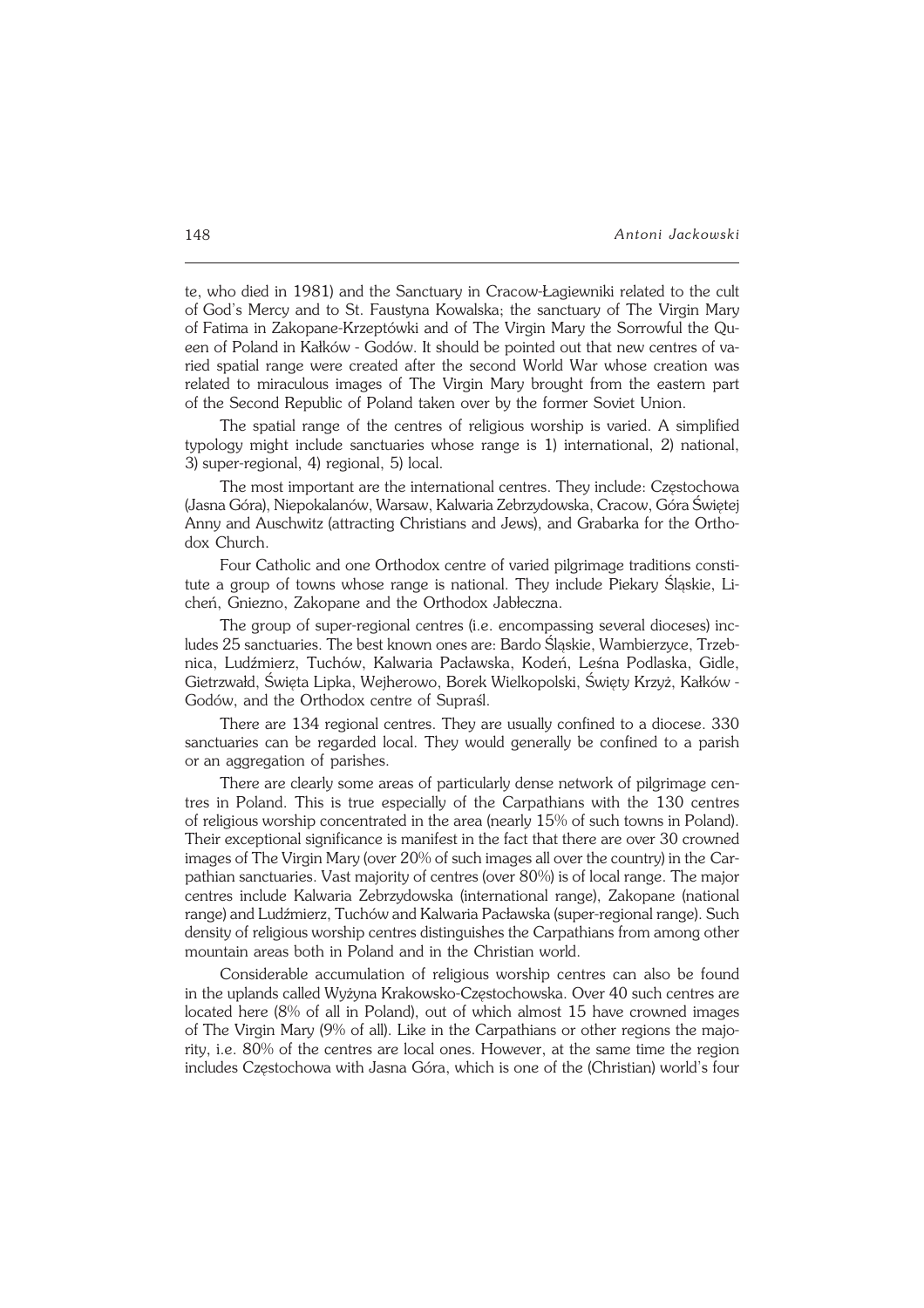major pilgrimage centres as well as Cracow (international range) or Gidle (super− regional range). Other regions, whose spatial and quantitative range is however much smaller, are e.g. Wielkopolsko−Kujawski**,** Świętokrzyski, Dolnośląski, Podlaski or Warmiński regions.

An overwhelming majority of pilgrimage centres in Poland are in rural areas and in small towns. It is true especially of super−regional and regional centres. What is interesting is the fact that it is town centres, both big (Cracow, Warsow), medium (Oświęcim), and small (Kalwaria Zebrzydowska) that dominate in the group of inter− national range. Such a constellation should affect the centres' spatial management programs.

The following are centres of specialist pilgrimage function: Częstochowa, Kal− waria Zebrzydowska, Niepokalanów (international range) and Licheń (national ran− ge). Częstochowa is at the same time a great urban centre with developed admini− strative, industrial (the capital of an industrial region), cultural and other functions. Yet because of the religious importance of Jasna Góra in the Roman Catholic Church all over the world, which has lately become manifest through the transloca− tion of the cult of Black Madonna beyond the Polish border, the centre should be regarded as one having specialist religious function.

Towns of partly specialised pilgrimage and religious function include among others: Góra Świętej Anny (international range), Piekary Śląskie (national) as well as Bardo Śląskie, Borek Wielkopolski, Gietrzwałd**,** Kalwaria Pacławska, Kodeń, Leśna Podlaska, Różanystok, Rywałd Królewski, Święta Lipka, Wambierzyce (super−regio− nal range).

Today 5−7 million people a year participate in pilgrimage migrations, which makes over 15% of the Polish population. Thus Polish pilgrims make up nearly 5% pilgrim Christians in the world and about 20% in Europe. The data imply that Poland can be counted among the countries of exceptionally well−developed pilgrim activity − not only in the Christian world.

Jasna Góra (Częstochowa) is Poland's major pilgrimage centre. Since John Paul II's first visit in 1979 the centre has been visited by an average of 4−5 million people per annum. This makes Jasna Góra one of the few greatest and most important centres of religious worship in the world (and it is not only in the Chri− stian world). Around 400 thousand pilgrims come from abroad, from nearly 100 countries. It is estimated that each year Jasna Góra is visited by pilgrims from over 80% Catholic parishes in Poland. A record turnout of 7 million pilgrims was noted in 1991 because of the 6<sup>th</sup> World Youth Festival held on Jasna Góra. During the Festival itself (August) there were as many as 1.7 million pilgrims from all conti− nents.

Since 1977 walking pilgrimages to Jasna Góra have developed significantly. About 150 groups totalling to 175 to over 200 thousand people are registered every year. The increasing pilgrimage movement and its rich several−centuries−long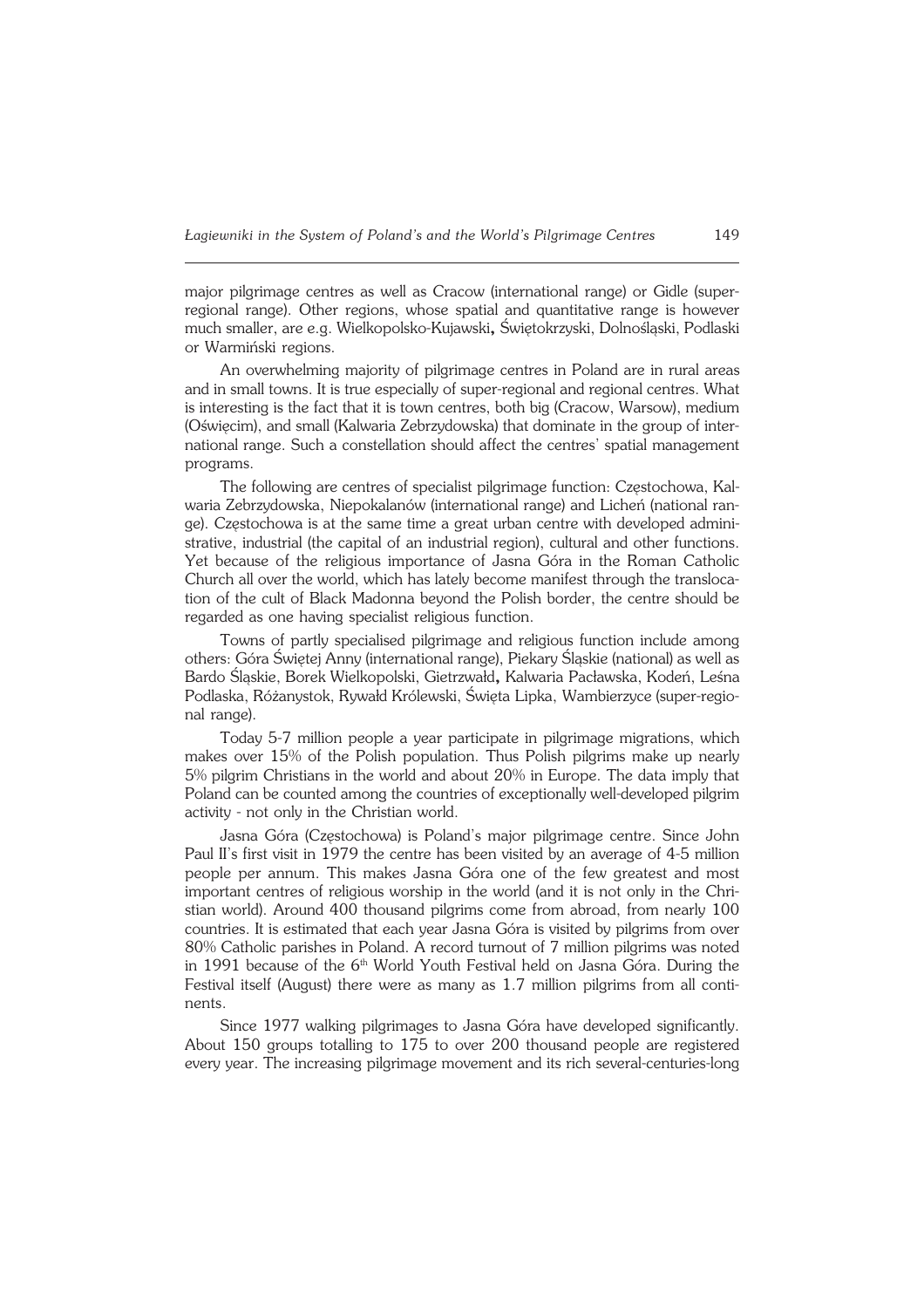traditions result in walking pilgrimages' to Częstochowa becoming a specific religio− us and social phenomenon on a global scale, and especially in the Christian world.

Kalwaria Zebrzydowska is still regarded in Poland a sanctuary second to Jasna Góra. Both the Passion Mystery and The Virgin Mary ceremonies held in August attract tens of thousands of pilgrims and arouse foreigners' growing interest. Up to day the centre is visited by walking pilgrims, particularly from Krakow and Śląsk Cieszyński. The pilgrimage movement to the sanctuary has clearly livened up over the last decade and today it reaches the level of 800 thousand to a million people per annum. Foreign pilgrims come mainly from the former Austrian−Hungarian monarchy countries.

Since early 1970s Niepokalanów has grown in importance as a pilgrimage centre – a national one at the beginning, and later on an international one. As we know, it is mainly related to the cult of St. Maksymilian Kolbe, canonised in 1982. The popularity and ecumenical nature of the saint attracts to Niepokalanów pilgrimages from the whole Europe and other parts of the world. It is also related to the centres of the Militia of Our Immaculate Lady established by St. Maksymilian andfunc− tioning in many countries. 600−800 thousand pilgrims come to Niepokalanów each year.

In 1980s Warsaw became a specific pilgrimage centre. Pilgrims target at the graves of Cardinal Stefan Wyszyński the Millenium Primate (died 1981) and priest Jerzy Popiełuszko murdered in 1984 by communist secret police. Vast majority of pilgrims come especially to the latter. Within the ten years since the priest's death (1984−1994) the total of 12 million pilgrims visited his grave. The pilgrima− ges were the most frequent during the first years after priest Popiełuszko's death (2.4 million in 1985; 1.5 million in 1987). Today the turnout is smaller and recently it has not exceeded a million people.

Pilgrimages to Cracow are traditionally related to the worship of St. Stanisław the Martyr Bishop and the Patron of Poland (Wawel, Skałka) and of St. Jadwiga (Wawel) as well as to the cult of the Lord's Passion in Mogiła. Currently, however, most religious pilgrimages come to the Shrine of the Divine Mercy in Cracow− Łagiewniki and it is because of the cult of St. Faustyna Kowalska. Hundreds of thousands of pilgrims from all over the country and the world come here to participate in major ceremonies held on the first Sunday after Easter. Pilgrimages intensify also during the summer holidays. Today over 800 000 people come here each year.

For centuries Góra Świętej Anny [St. Anne's Mount] used to be a Holy Moun− tain for the people living in the region of Śląsk (Silesia), and in particular from around the city of Opole. Lately, however, it has become more and more interna− tional in nature due to – among others − growing number of "ethnic pilgrimages" from abroad, mainly from Germany.

Lately the Orthodox Grabarka has established its international range. It at− tracts pilgrims from both the neighbouring and other European countries.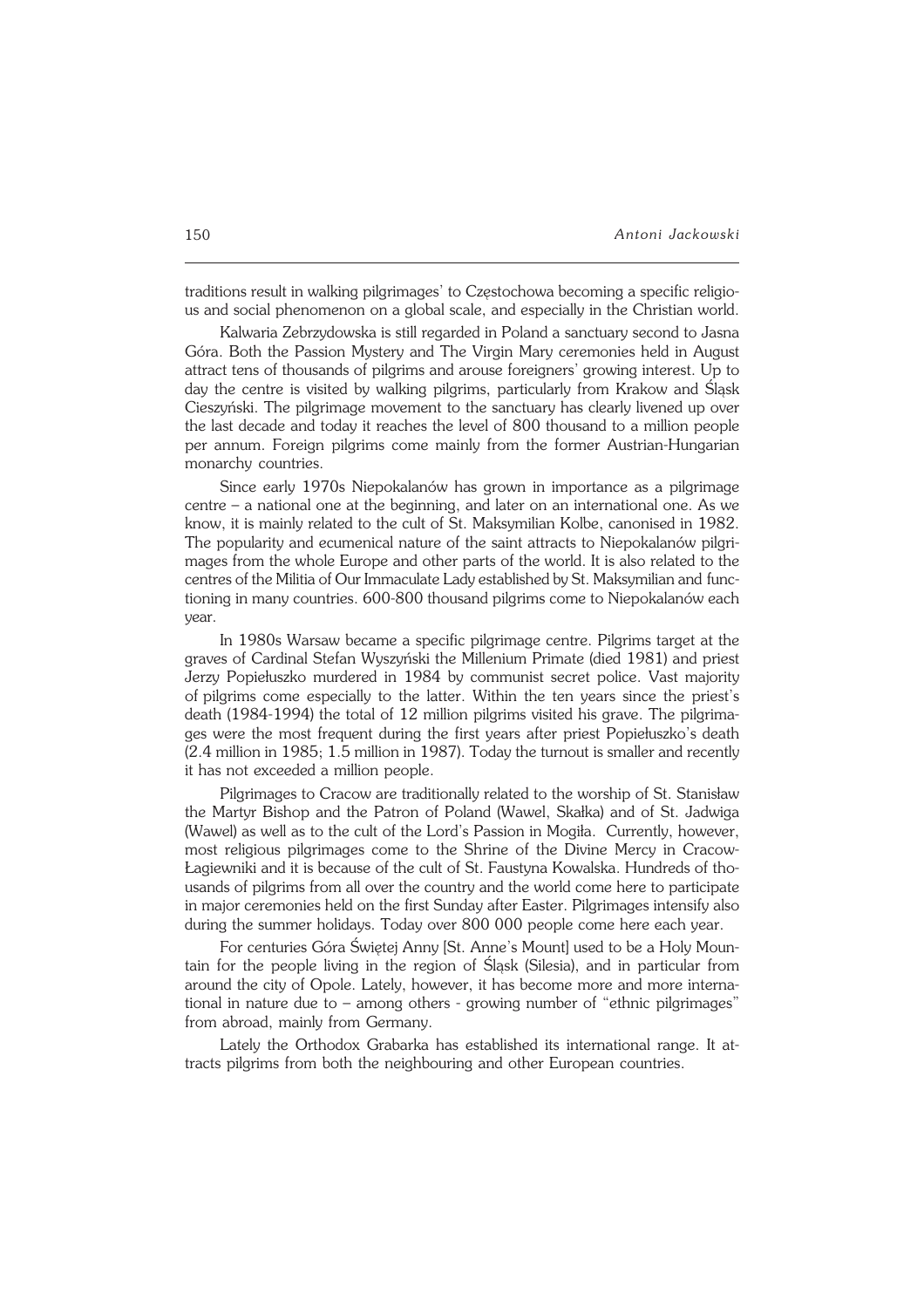Several hundred thousand pilgrims and religious tourists come each year to Gniezno (national range), most of them during the ceremonies related to St. Adal− bert's cult and in summer time. 10% of the visitors are foreigners. Visits to Licheń have grown in number over the last decade. Over a million people come here each year. On the last Sunday of May there is a male pilgrimage to Piekary Śląskie and it gathers 200−250 thousand men in total. Since late 1970s worker pilgrimages from all over Poland have become more and more frequent. The Virgin Mary of Fatima enjoys particular worship in the Krzeptówki sanctuary in Zakopane that attracts more and more numerous pilgrimages from all parts of Poland. Finally, growing number of Orthodox believers from the whole country come each year to Jabłecz− na.

The most pilgrimages are organised during main religious festivals that are usually related to major indulgence fetes. There are over 470 such fetes ("indulgen− ce days") total in Poland, out of which about 20 are held in international and national centres. They play a very important role in the life of each pilgrimage centre. Usually each sanctuary is privileged to solemnly celebrate several indulgence days. The custom dates back to the beginnings of Christianity in Poland. In general only some fetes (in smaller centres usually 1−2) are the so−called "great indulgence fetes" or "main fetes." They attract the most pilgrims and the celebrations often last for several days. Most indulgence fetes relate to the cult of The Virgin Mary. The most important and frequent are the ones related to the following holidays: The Virgin Mary's Visitation (May 31), The Virgin Mary's Assumption (August 15), The Virgin Mary's Birth (September 8). They are celebrated in most centres. Holidays connec− ted with particular sanctuaries and Mary's images are celebrated in particular. One of the best known is the holiday of The Virgin Mary of Częstochowa (August 26). 20 sanctuaries in total have established holidays related to the images of Mary located there. Some sanctuaries practice indulgence fetes connected with the Lord's Holidays: e.g. the Holy Week, the Raising of the Holy Cross on September 14, the Finding of the Holy Cross on May 4, Christ's Holiest Blood on July 1, the Lord's Transfiguration on August 6, the Lord's Ascension, God's Mercy on the first Sun− day after Easter. Fetes related to the cult of saints are less frequent. Usually several major indulgence fetes are held each year in a centre. In great agglomerations or centres whose religious function is well developed there are up to a dozen or so such ceremonies (e.g. Częstochowa, Kalwaria Zebrzydowska, Krakow). It should be born in mind that in certain centres "indulgence" ceremonies last several days, up to a week. It happens in particular in the case of the Lord's Passion Mysteries (e.g.Kalwaria Zebrzydowska) or the celebration of The Virgin Mary's Falling Asleep and Burial (e.g. Kalwaria Zebrzydowska, Kalwaria Pacławska, Leżajsk). Apart from having religious content the fetes are also a review of regional customs, which are expressed in the rituals and in the richness of folk, dresses, groups, etc.

For at least a dozen or so years foreign pilgrimages have become more and more frequent. Based on the available data it can be estimated that 500−600 thousand